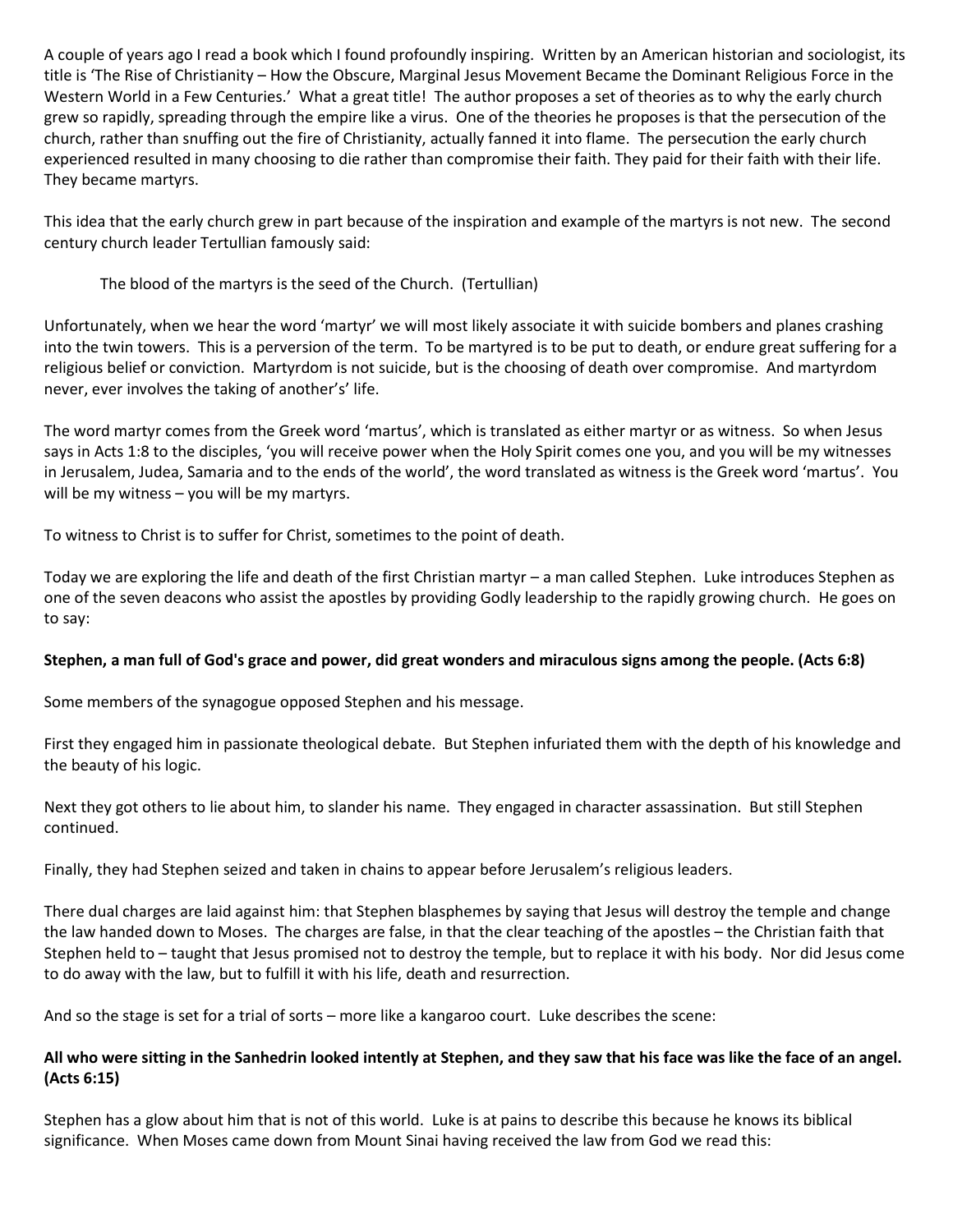(The face of Moses) was radiant because he had spoken the Lord. (Exodus 34:29b)

Moses face radiated with the glow of God's favor. And so too did Stephen's. Luke understands that just as Moses reception of the law had God's approval, so too did Stephen's interpretation of it. Stephen's preaching and the preaching of the early church that in Jesus Christ the intent and purpose of the law was and is fulfilled was proved in part by the angelic face of Stephen.

Luke goes on:

# **Then the high priest asked him, 'Are these charges true?' To this he replied: 'Brothers and fathers, listen to me!' (Acts 7:1-2a)**

Stephen has his day in court and he is not going to waste it. He then proceeds to make a speech in his defense, the longest speech we have recorded in Acts.

Remember that the basis of the charge against him is that he and the faith he professes is dismissive of the Old Testament law and customs. But Stephen's speech is full of allusions and references to the Old Testament. Far from dismissing the Old Testament, Stephen reinterprets it in the light of the coming of Jesus.

Abraham, Moses and David are all referred to.

Interpreting their stories, the key point of Stephen's speech is that God is not and cannot be imprisoned or contained by a building, even one as impressive as the temple in Jerusalem, but that God is always on the march and move and appears in surprising places and uses even more surprising people.

God cannot be contained. God is omnipresent – above all and through all.

Stephen concludes by quoting the prophet Isaiah:

**The Most High does not live in houses made by men. As the prophet says: 'Heaven is my throne, and the earth is my footstool. What kind of house will you build for me?' says the Lord. 'Or where will my resting place be?' (Acts 7:48-49)**

Make no mistake – Stephen is challenging the temple cult – the understanding that God's residential address in the Holy of Holies at the heart of the temple. Instead he is saying that God is untamed and wild; unpredictable and free.

Stephen interprets the Old Testament to point out how far the religious leaders have moved from the truth of who God is, and how God has always revealed himself. But so far he's been pretty polite. But then he throws any caution to the wind and he man with an angelic face well and truly speaks his mind:

**"You stiff-necked people, with uncircumcised hearts and ears! You are just like your fathers: You always resist the Holy Spirit! Was there ever a prophet your fathers did not persecute? They even killed those who predicted the coming of the Righteous One. And now you have betrayed and murdered him. (Acts 7:51-52)**

Thems fightin' words!

In being stiff-necked they the people are intolerably stubborn.

In having uncircumcised hearts and ears, the people are spiritually dead.

In resisting the Holy Spirit the people reject the truth.

Stephen, the one accused, becomes the accuser. And the charge he brings is as dramatic as it is offensive.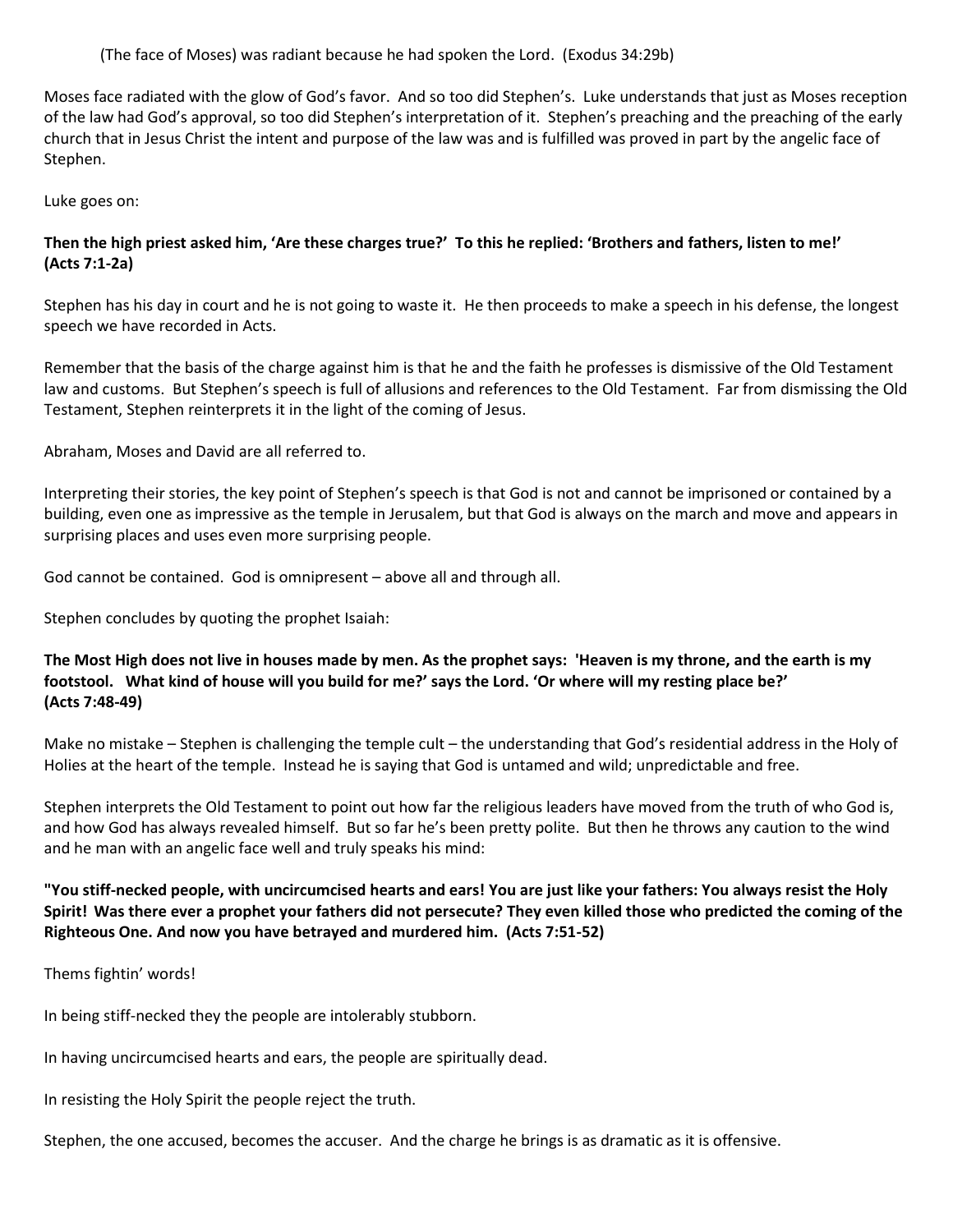## **When they heard this, they were furious and gnashed their teeth at him. But Stephen, full of the Holy Spirit, looked up to heaven and saw the glory of God, and Jesus standing at the right hand of God. "Look," he said, "I see heaven open and the Son of Man standing at the right hand of God." (Acts 7:54-56)**

The word translated as furious literally means their hearts were torn in two. They were enraged. In their anger, the crowd becomes a mob looking for blood. In stark contrast, Stephen, full of the Holy Spirit, is serene and in the midst of the chaos around him has a vision of heaven and Jesus in glory.

But Stephen's vision of Jesus at the right hand of God is the last straw for the mob. For them was an uneducated Galilean – a man of no status. To elevate Jesus to divine status, as Stephen's vision does, was straight our blasphemous to a devout Jew. Even thought under Roman rule they have no legal right, the enraged mob take Stephen outside and meet our rough justice in stoning him to death, as the sin of blasphemy requires. Luke records Stephen's last earthly moments:

## **While they were stoning him, Stephen prayed, "Lord Jesus, receive my spirit." Then he fell on his knees and cried out, "Lord, do not hold this sin against them." When he had said this, he fell asleep. (Acts 7:59-60)**

In his death, Stephen follows the example of Jesus. First, he offers up his spirit. At his crucifixion Jesus offered his spirit to the Father. Stephen offers his spirit to Jesus. And like Jesus, Stephen pleads that those who kill him receive God's mercy despite their sin.

Stephen's death marks the beginning of a marked upsurge in persecution against the early church. All but the apostles are driven out of Jerusalem into the provinces of Judea and Samaria, and as we will discover in coming months, to the ends of the world.

What are we to make of this story? What relevance does it have for us?

In the end Stephen's story is one of remarkable courage as in the face of incredible opposition he stands his ground. Stephen does not give in; he chooses death over compromise.

There are two questions I want to address as we seek how we can apply lessons from Stephen's life to ours.

#### **First, will we ever need to demonstrate the same level or type of courage as Stephen did?**

Australia is known as the lucky country and for good reason. We live in a nation that enjoys remarkable peace and prosperity. We enjoy constitutionally enshrined religious freedoms. As such it would be easy to think that we don't need Stephen's measure of courage. That would be a fatal mistake. It would be a mistake because we are engaged in a fight to the death.

We called this series travelling through the Book of Acts Uprising! It is a carefully selected title. Jesus inaugurated a new kingdom, a new way of living in the world. With his resurrection he commissioned his disciples, including Stephen and you and me, to continue to preach this new kingdom – a kingdom marked by sacrificial love. This new kingdom contradicts and challenges and seeks to overturn the patterns of the world we live in. We live in a time and place where there is a massive clash of kingdoms, a cosmic battle between the forces of darkness and of light. And if we are to follow God, we cannot avoid being participants in this battle. We do not have the luxury of beings spectators. What do I mean?

Every day we get to make choices on whether we will stand for truth of God or fall for any attractive lie.

For example, will we fall for the lie that we are defined by what we consume, posses or experience – or will we stand for the kingdom principle that we are defined by our relationship with God and relationships with each other?

Will we fall for the lie that the Creation we have blessed with is ours to exploit without limits – or will we stand for the kingdom principle that humankind has the awesome privilege of caring for and stewarding God's Creation?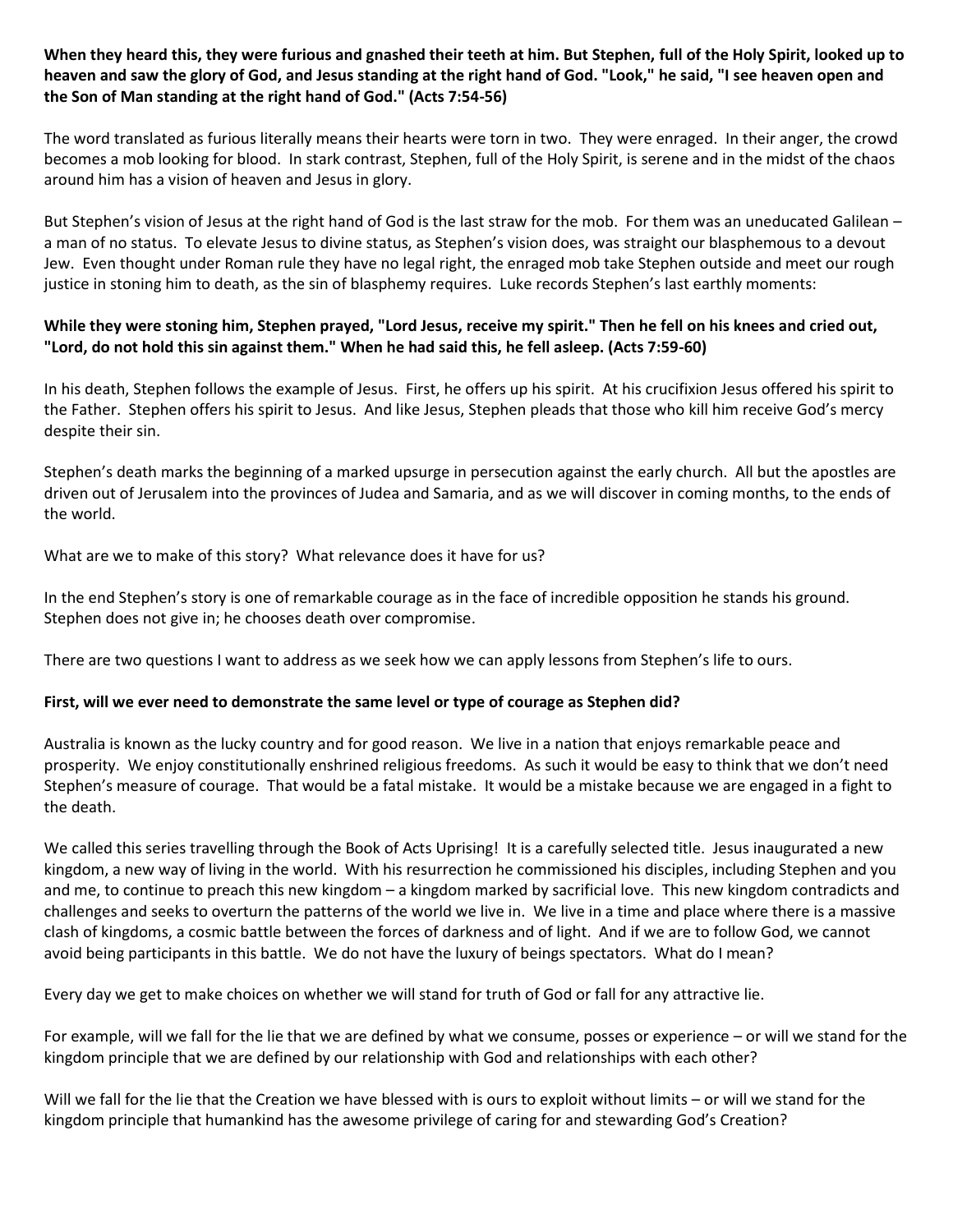Will we fall for the lie that we are all free to choose to express our sexuality as we choose, when we choose and with whom we choose – or will we stand for the kingdom principle that sex is a gift of God that should be enjoyed within the clear boundaries he provides?

Will we fall for the lie that the poor deserve their lot and that all asylum seekers and refugees are potential terrorists – or will we stand for the kingdom principle that the gospel is good news to the poor and the displaced?

Will we fall for the tragic lie that human life is expendable – or will we stand for the fundamental kingdom principle that all human life, from the womb to the grave is sacred?

The fact is that in our comfortable complacency the Christian church is too often asleep at the wheel. God calls us to stand, to be counted, to live counter-culturally, to be salt and light and leaven and seasoning in our world.

Over century ago Mark Twain said this:

*It is curious that physical courage should be so common in the world and moral courage so rare. (Mark Twain)*

In a world crying out for men and women with moral courage and conviction, the Apostle Paul says this:

Be on your guard; stand firm in the faith; be courageous; be strong. (1 Corinthians 6:13)

### **The second and last question I want to ask out of Stephen's story is this. Where and how do we access the level of courage that he had to stare death in the face the way he did?**

Life is full of tests. Medical tests, drivers license tests, citizenship tests, and medical tests.

Like many of you, I have been subjected to my fair share of tests, especially when I was at school, university and Bible College. As many of you know, I am a recovering accountant. In my last semester of my accounting studies I faced my sternest test; a three hour exam for a subject called Accounting Theory. If that sounds mind-numbingly boring, it was! It was also notoriously difficult with a pass rate under 50%. People were bored into failure.

This was to be my last exam in my last semester before graduation. To pile on the pressure, six weeks later Sue and I were to be married. Even though I had not failed a subject all through Uni I developed a deep fear I would fail Accounting Theory. I had dreams and visions of coming back from our honeymoon to sit a Supplementary Exam. This was a dream I would have on and off for years later – even though in the end I passed fine.

Our Accounting Theory Exam was 'open book', that is, we could take any hand written notes we liked into the examination. I vividly remember one of my friends entering the exam hall with a two draw metal filing cabinet on a trolley – all full of meticulously filed notes. He failed.

In the end, those who passed the exam – passed the test – were not the ones who had the best notes or filing systems or even prayed hardest. Passing the test did not depend on what happened in the three hours in that drafty exam hall so much as passing depended on what happened in the four months before. Attending lectures and tutorials, reading barely comprehensible text books, memorizing theories and case studies - these was the path to passing the test.

Stephen did not pass the test because of some sudden discovery of courage and character in the moment of trial.

Stephen passed the test because courage and character had been formed long before.

Remember the description of Stephen that Luke gave us right at the start:

Stephen, a man full of God's grace and power… (Acts 6:8a)

This description of Stephen is one that Luke offers not once, but three times.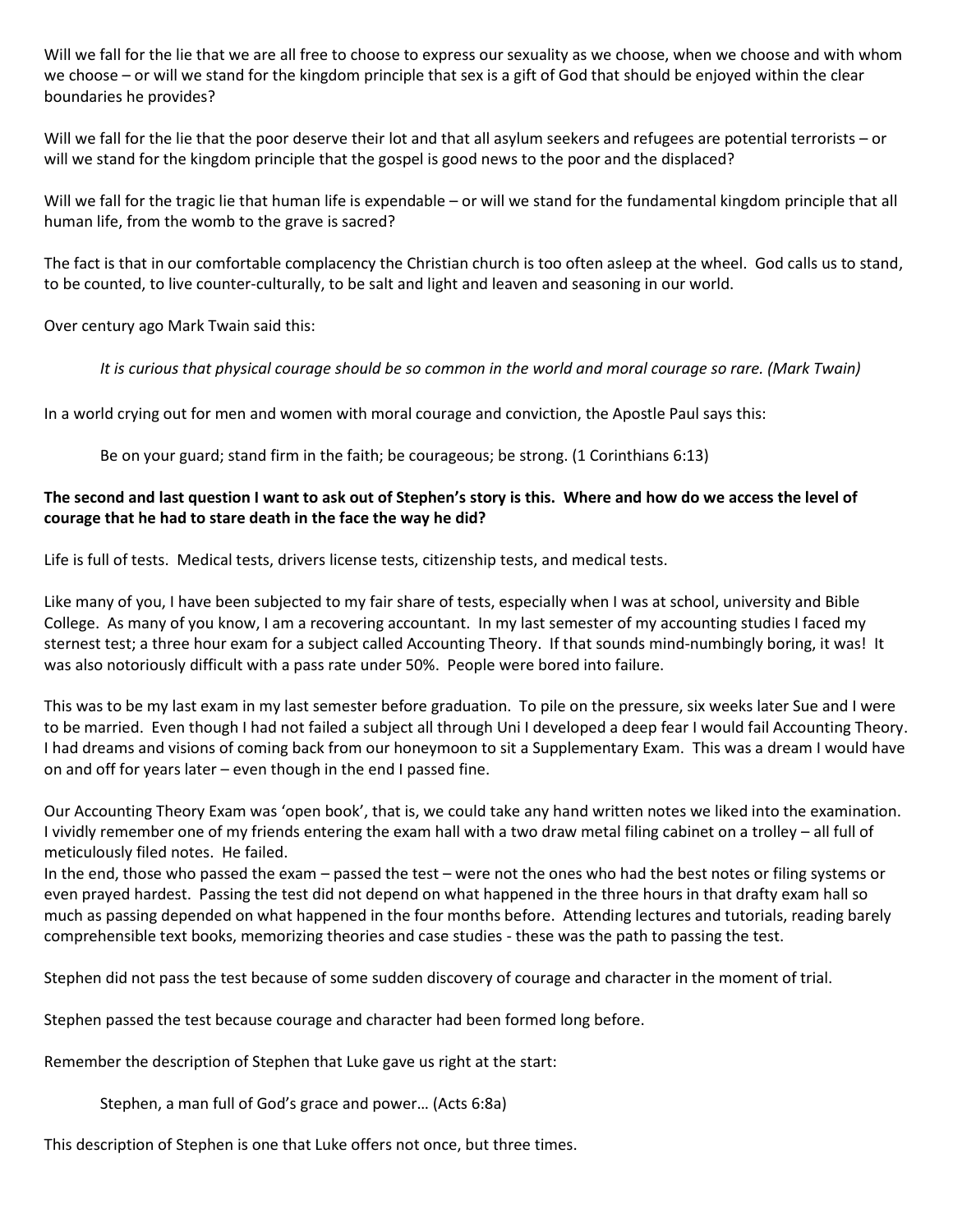Stephen's Godly character commended his as a person suitable to serve as a deacon. And Stephen's Godly character was the firm foundation on which he was able to stand when the storm of his trial came.

What does it mean to be a man or woman full of God's grace and power?

### **Grace is the underserved, unmerited favor of God.**

Grace is the experience of God's mercy, forgiveness and love.

Grace comes from knowing Jesus Christ – by having our eyes fixed firmly on him. At the end of his trial Stephen has a vision of Jesus enthroned in heaven. But all through his trial, and indeed his life as a follower of Jesus, Stephen has resolutely fixed his eyes on Jesus and so when the test comes, full of God's grace, Stephen stands firm.

## **Power comes from being filled with the Holy Spirit.**

Stephen was baptized by, immersed in and filled with the Holy Spirit. Filled with the Holy Spirit, he was filled with the same power that raised Jesus from the dead.

Full of God's grace and power, Stephen chose death over compromise.

Sue and I loved in Adelaide for 20 years. It's an easy city to travel around – beautifully laid out. If you ever got caught in a traffic jam, there was no shortage of short-cuts d alternative routes you could take to get home. Juts duck down a side street, a few lefts and rights later and you would be on your way again.

When we moved to the Gold Coast we thought it would be the same – that there was always a short-cut out of a jam. But on the Gold Coast, choose a side street and a few lefts and rights later and more than likely you will be at a dead end in from the a river or canal.

We live in a world that craves short cuts.

We fall for the promise of losing 10 kilograms in 10 days.

We are allured by the dream of securing our financial future in 10 weeks.

Some of us are hoping against hope that sometime in the next ten years the Wallabies will actually win the Tri-Nations.

This obsession with short-cuts spills into the spiritual life. But there are no shot-cuts on the road to the sort of Godly Character that was Stephen's foundation in the time of his trial.

Spiritual short cuts only lead the spiritual dead ends.

The road less traveled – the only road worth traveling – is the road where Jesus is our reference point and the Holy Spirit is our fuel.

Grace comes from fixing our eyes on Jesus.

Power comes from being filled again and again and again with the Holy Spirit.

Filled with God's grace and power we tale on the character of Jesus – we become like the one we follow.

*A man of character in peace is a man of courage in war. (Sir James Glover)*

The courage we need to face the trials and storms of life comes only as we too are filled with God's grace and power – as our character is formed into the image of Jesus.